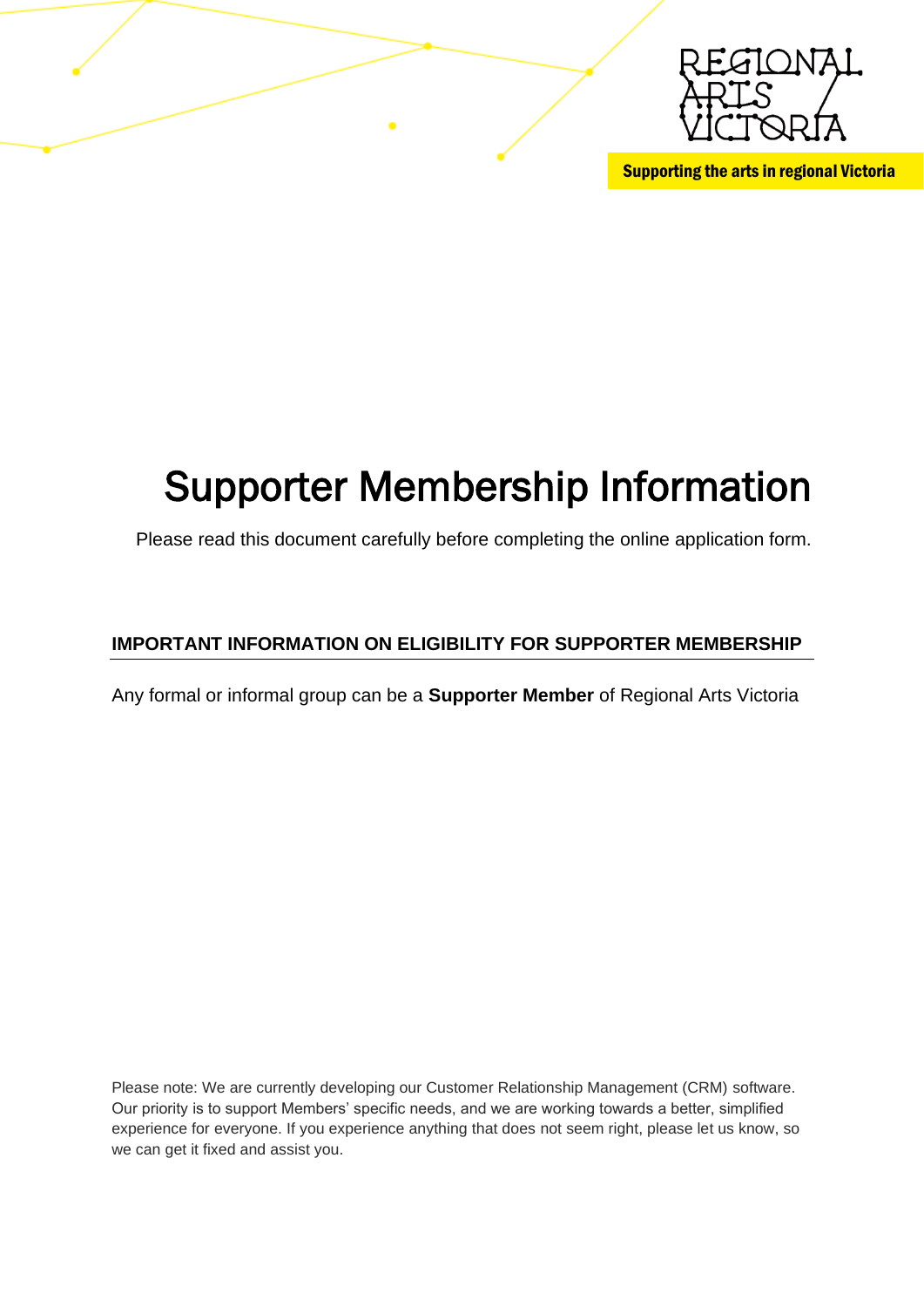# **CONTENTS**

| Regardless of when the annual renewal is submitted, Insurance documentation will |
|----------------------------------------------------------------------------------|
|                                                                                  |
|                                                                                  |
|                                                                                  |
|                                                                                  |
|                                                                                  |
|                                                                                  |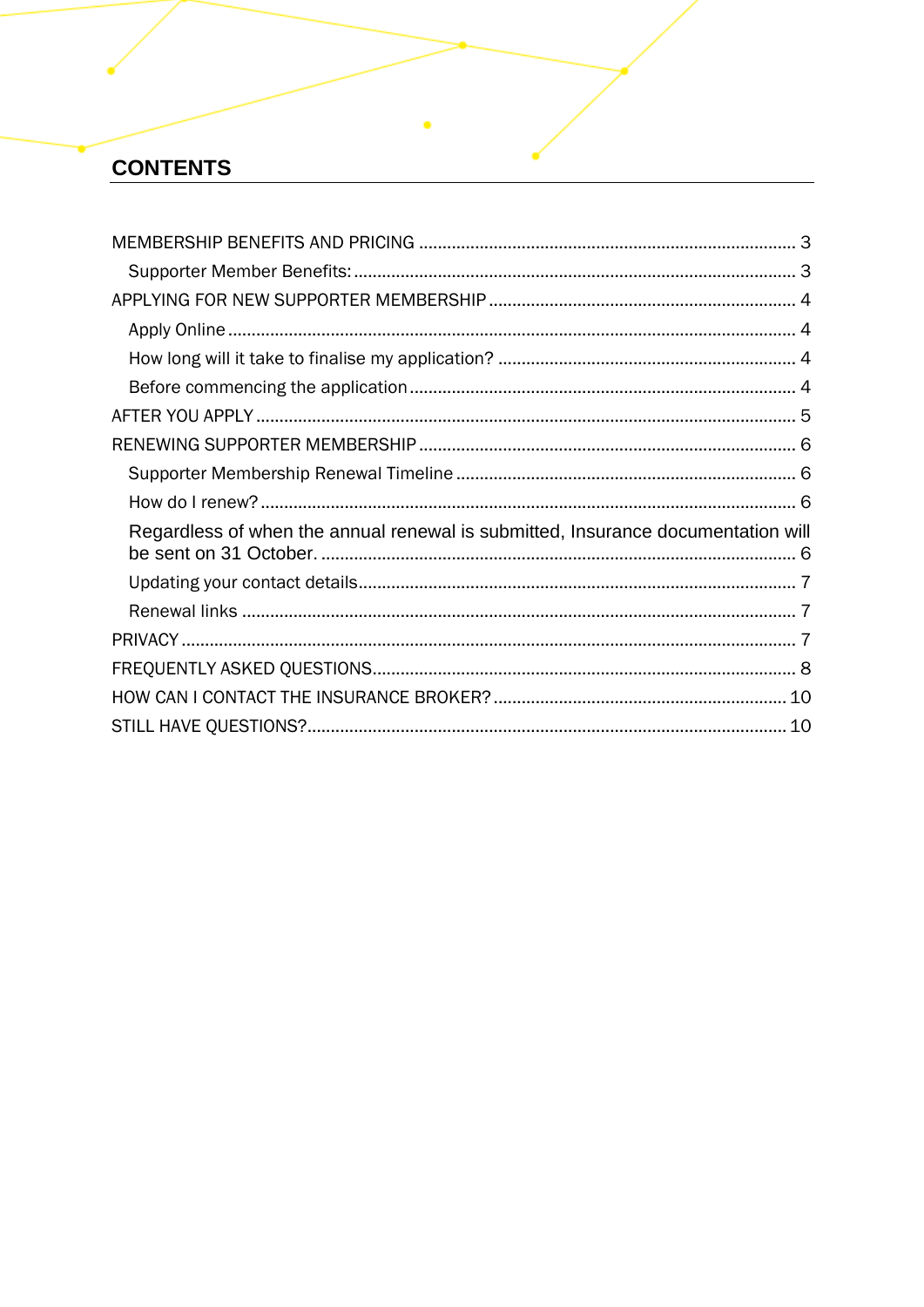# MEMBERSHIP BENEFITS AND PRICING

### Supporter Member Benefits:

- Exclusive access to a Members' Library of tools and resources
- A 12-month membership to the **Funding Centre** plus access to the monthly EasyGrants newsletter
- The option to be placed on the Regional Arts Victoria **[online arts map](http://www.rav.net.au/)**
- An editable online **[Member Profile](http://www.rav.net.au/members-and-networks/members)** on the Regional Arts Victoria website
- The option to upload your events to the **[What's On](http://www.rav.net.au/whats-on/member-events)** section of the Regional Arts Victoria website
- Monthly ENews updates
- Invitations to and discounts for Regional Arts Victoria Member events
- The opportunity to be featured on Regional Arts Victoria Social Media as a #RAVmember

*Price includes GST. The combined estimated value of the Supporter package is \$500+. Supporter Members that join between 1 December and 30 June in any financial year are eligible for pro-rata rates for Membership fees. Note that Supporters are not eligible to vote at Company meetings and do not have access to insurance.*

### **Regional Arts Victoria Supporter Membership: \$100**

If you are a Regional Arts Victoria Supporter Member, *Individual Members of your organisation* are eligible for discounted Individual Membership. The discount code can be found in the Member Benefits section when you login to our website. Feel free to contact us for more information.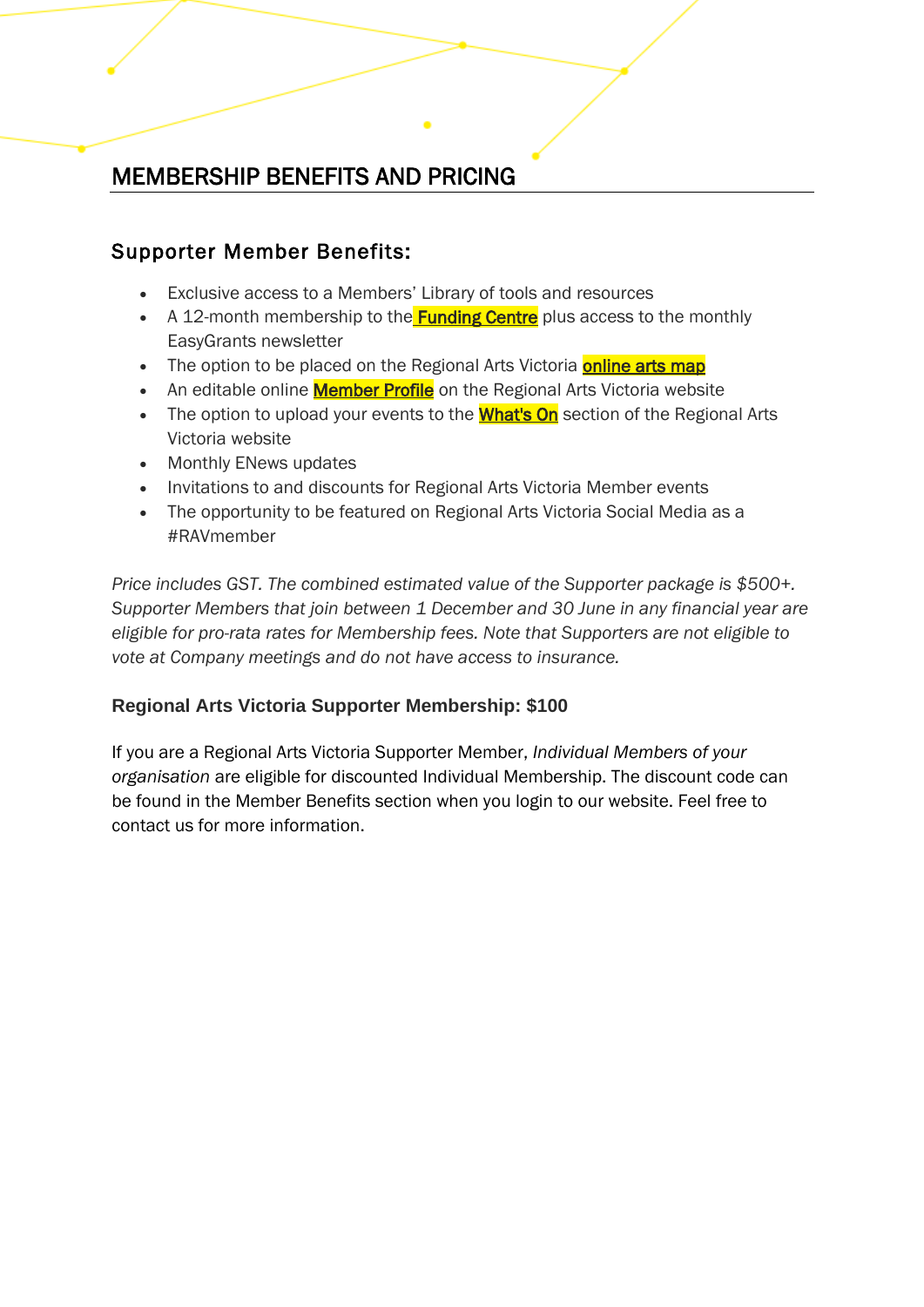# APPLYING FOR NEW SUPPORTER MEMBERSHIP

If you are a past Regional Arts Victoria Member, or if the Organisation name has changed, please contact us for your renewal link, do not fill in a new application.

### Apply Online

New Supporters can apply **online.** 

We recommend allowing 20-30 minutes to complete your online application.

### How long will it take to finalise my application?

Please allow a minimum of ten business days for membership applications to be finalised.

Some insurance applications need to be referred to the Insurance Broker and may require 2-4 weeks to finalise.

### Before commencing the application

### **Please upload PDF support documents if possible.**

Please ensure you have the following information:

- 1. Contact details for the organisation
- 2. An assigned main contact person for your Membership
- 3. Contact details for the President, Secretary and Treasurer
- 4. Year the organisation formed
- 5. Gross Annual Income (or a budget if the organisation is new)
- 6. Estimated number of activities/events per annum, and number of audience members who attend your events per annum
- 7. Number of members and volunteers, as well as estimated number of volunteer hours per annum

The following supporting documentation is required from Supporter Membership applicants:

- 1. Certificate of Incorporation find yours **online**
- 2. Audited Financial Statements or other Financial Statements if you are not required to obtain audited statements (or first annual budget if the organisation is new)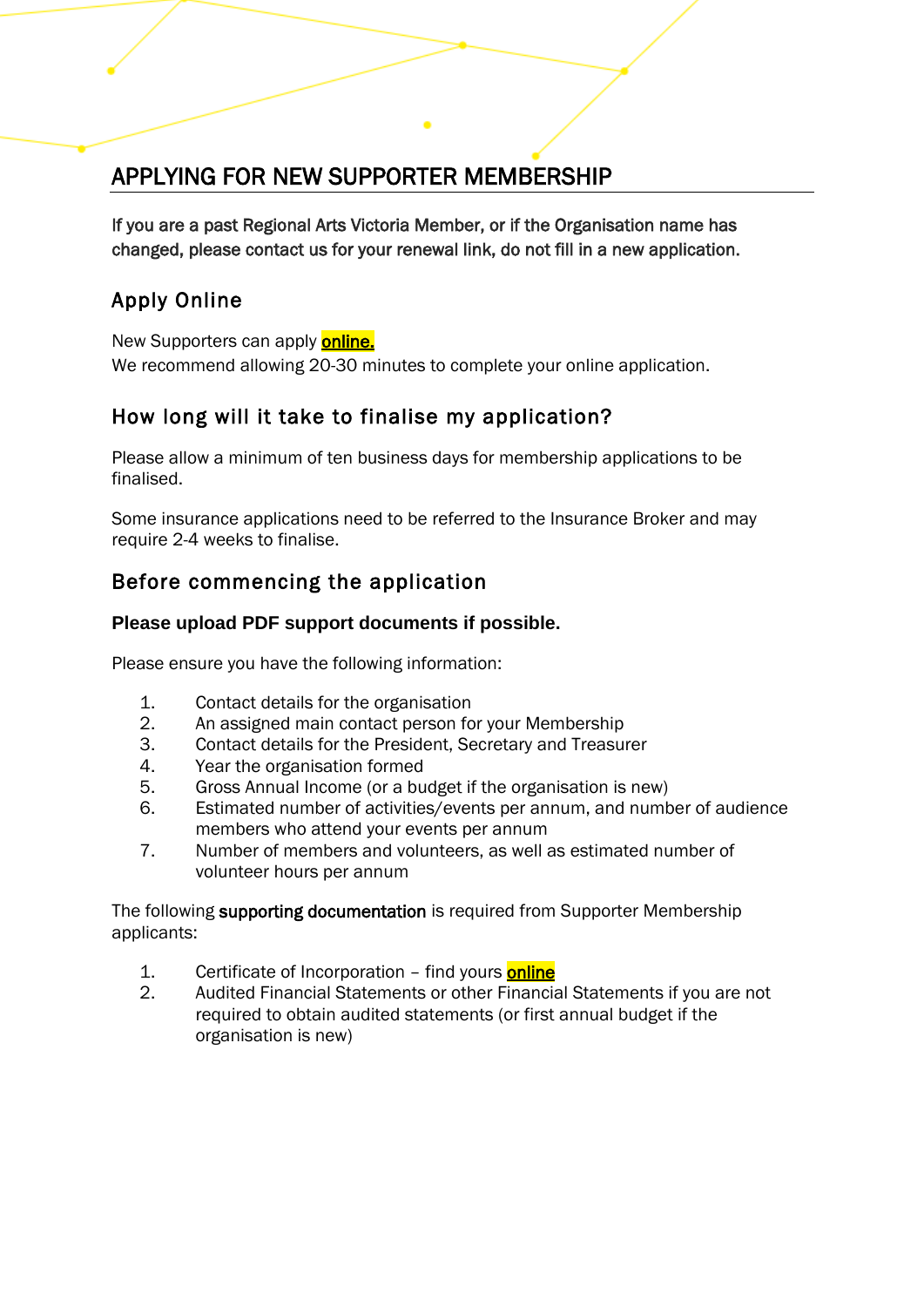# AFTER YOU APPLY

The Membership Team at Regional Arts Victoria will check your application against the four eligibility criteria, and make sure you have submitted the required supporting documents. They will contact the nominated Membership Contact person for any further information required.

Please keep a close eye on your inbox (including your SPAM inbox) for correspondence from us.

If approved, the Supporter will be invoiced for the relevant amount.

Once the invoice has been paid, you will receive login details for the website, where you can access other Membership Benefits.

A minimum of ten business days is required to finalise Supporter Membership applications.

Some insurance applications need to be referred to the Insurance Broker and may require 2-4 weeks to finalise.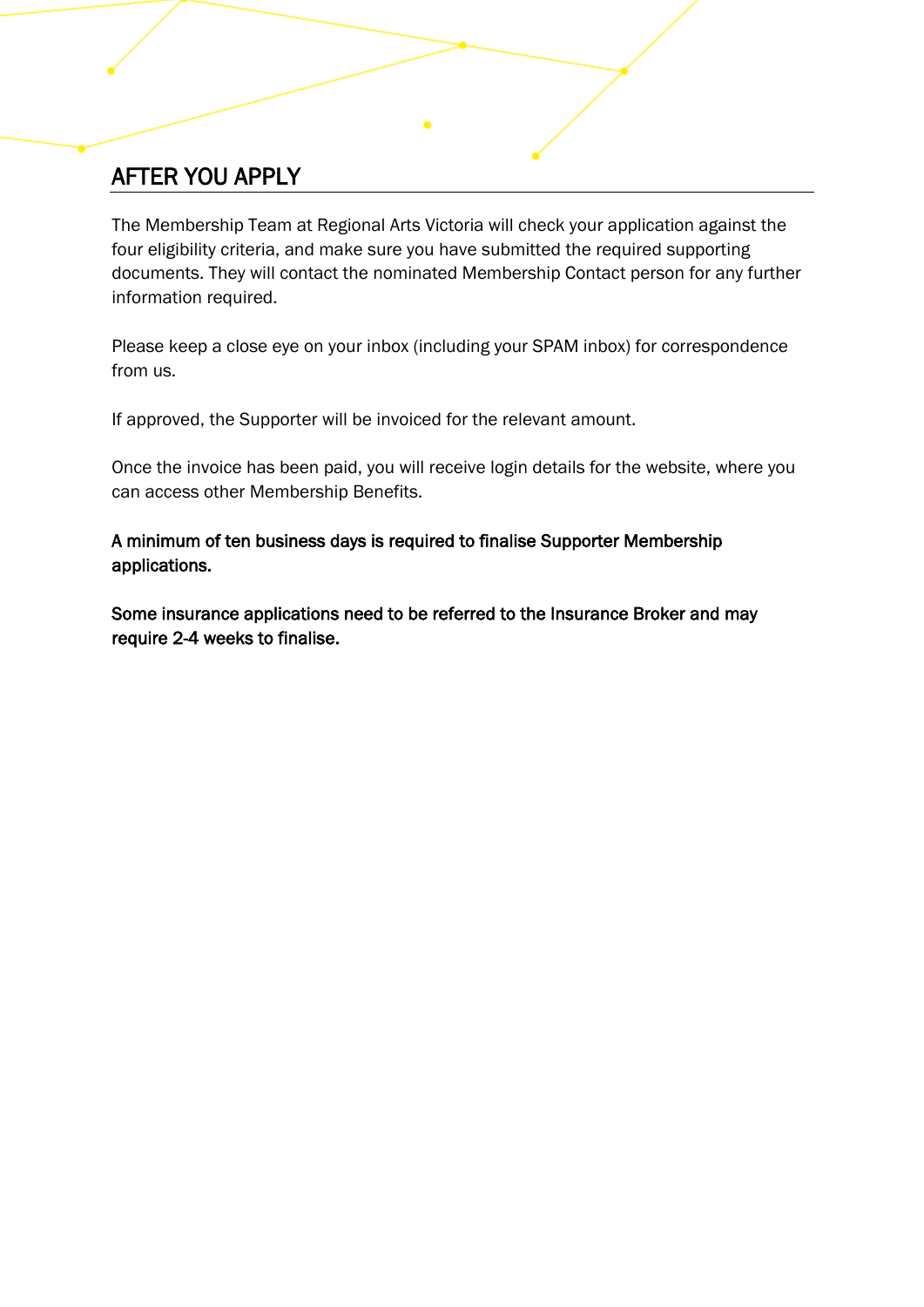# RENEWING SUPPORTER MEMBERSHIP

### Supporter Membership Renewal Timeline

The first renewal reminder will outline the specific due dates each year.

The renewal process occurs as follows:

- 1. Submit online renewal form as soon as you receive your first reminder\* Please let us know if you do not receive a confirmation of submission
- 2. Complete payment by the due date.\* If you do not have a PayPal account, simply close your browser when you come to the PayPal log-in page. We will receive your application and issue payment details by email
- 3. Certificates of Currency issued on 31 October (timely renewals only\*)
- 4. Late Certificates of Currency issued after 15 November\*
- 5. Once renewed, your membership will be current for twelve months to 31 October the coming year.

*\* IMPORTANT: Late forms and payments will be accepted, however, to receive your documentation on 31 October, you must meet the above due dates.*

### How do I renew?

When Supporter Members are due to renew, an email will be sent to the Membership Contact's email address.

Supporter Member renewal reminders are sent via email in August and September each year. Once renewed, the remaining reminders will be deactivated.

The renewal link will remain active for 31 days after your renewal date. To reactivate your Membership after 31 days, please contact us by email, do not submit a new application.

If you haven't received an email and think your renewal is due, please check your SPAM inbox, and then contact us using the details below.

### How long will the renewal take?

Regardless of when the annual renewal is submitted, Insurance documentation will be sent on 31 October.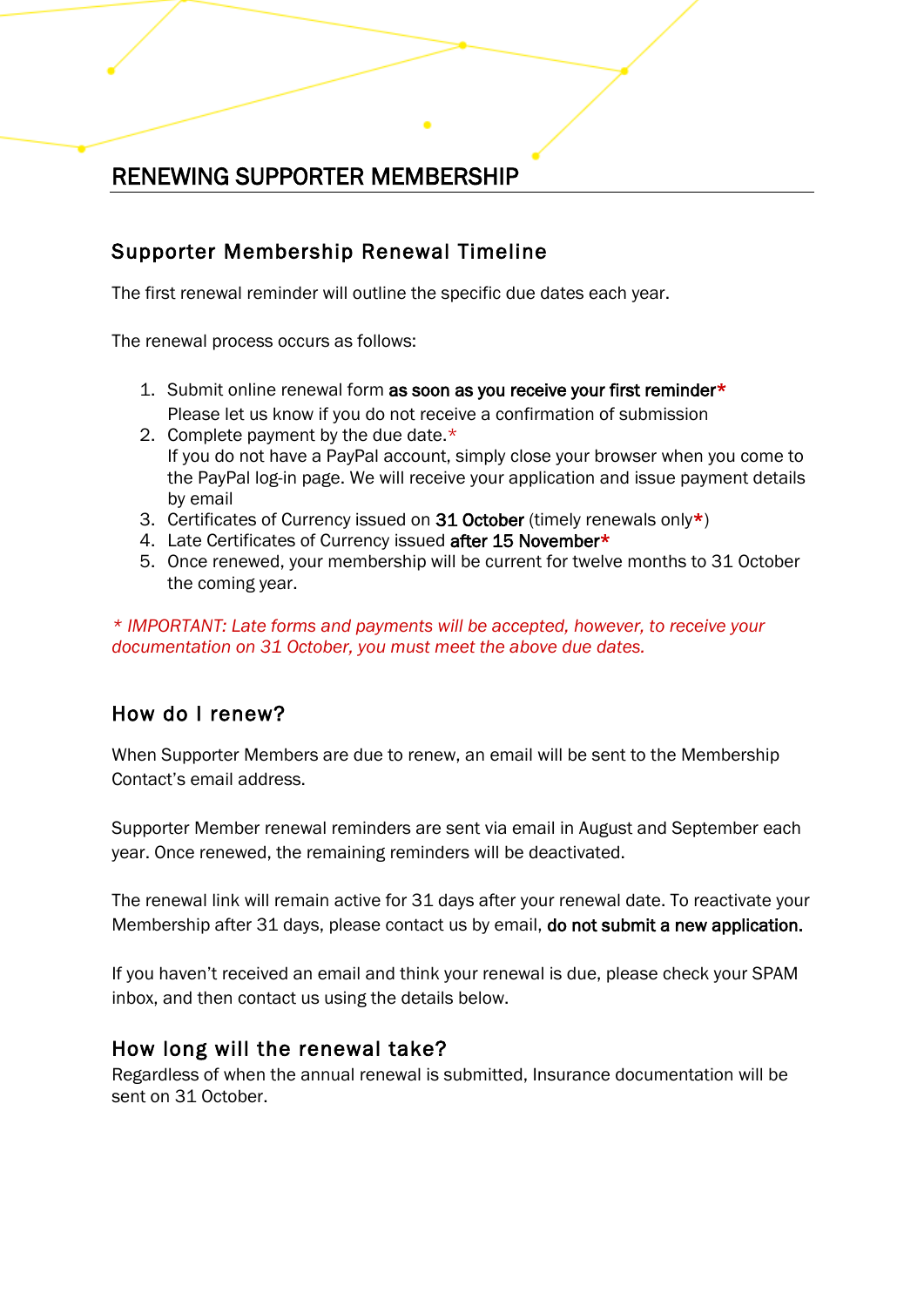### Updating your contact details

If the email address, or the main contact for Membership has changed, or if you have any trouble accessing the online renewal form via the renewal link, please don't hesitate to contact our Membership Team on 0460 792 956 or **membership@rav.net.au**.

### Renewal links

All of the details you previously submitted are displayed when you click on your individual renewal link, so you can easily review and update your information.

Your unique renewal form link will remain active for 31 days, so you can reinstate your membership and insurance if you miss the deadline.

Please contact us to reinstate a previous Membership, no matter how long ago you were last a paid Member.

To ensure that your renewal is received before the cut-off date and your insurance coverage is not interrupted, please submit your renewal when you receive your first reminder.

### PRIVACY

All of the information we collect from you is used to generate your Membership Benefits, including insurance policies. Regional Arts Victoria values your privacy. For details on how we collect, store and use information, review our **Privacy Policy**, contact us at [membership@rav.net.au.](mailto:membership@rav.net.au)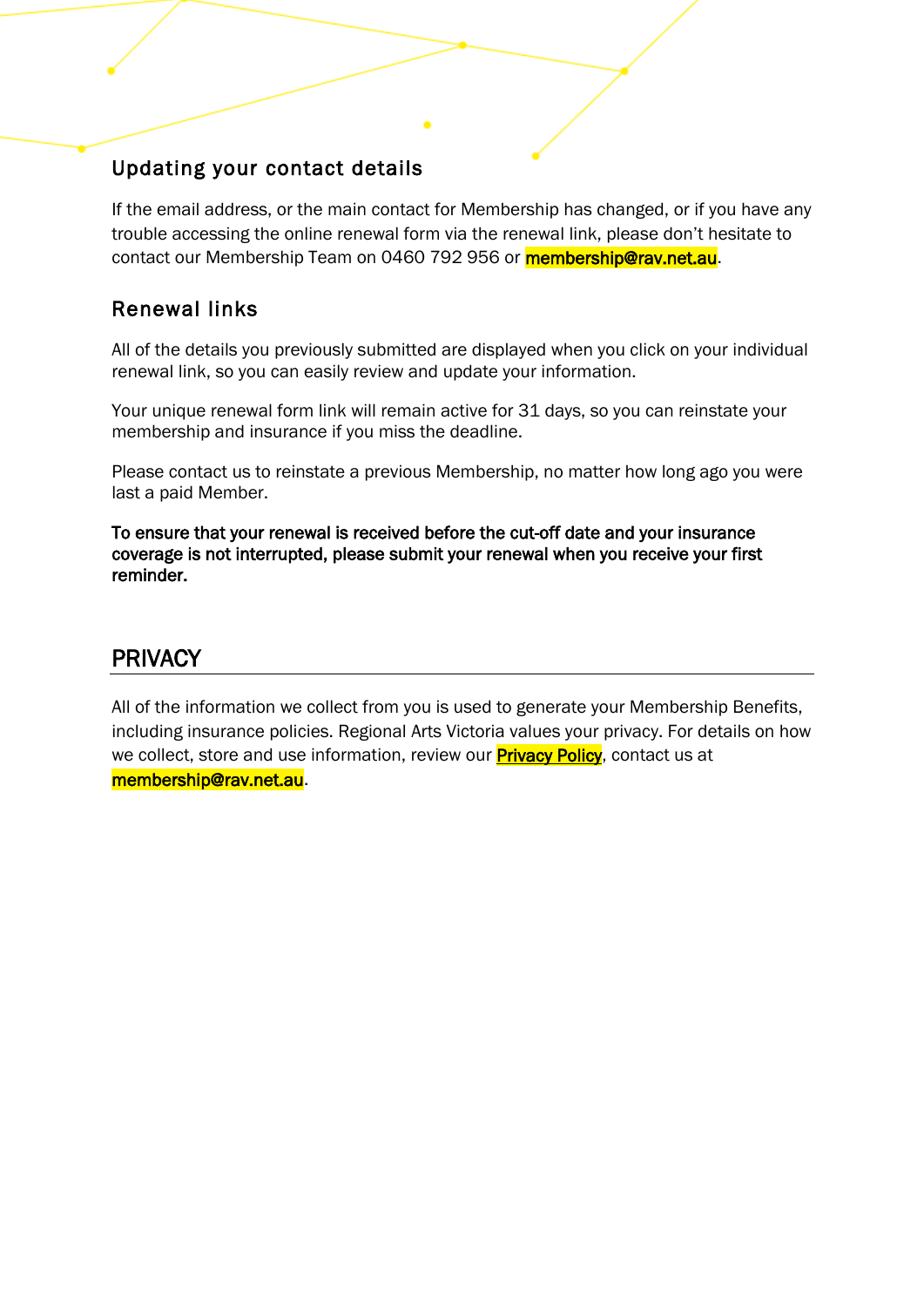# FREQUENTLY ASKED QUESTIONS

The following are questions we regularly receive regarding Regional Arts Victoria Membership*.* 

#### How do I renew?

When Supporter Members are due to renew, an email will be sent to the Membership Contact's email address. Please refer to the section Renewing Supporter Members for further information.

#### Can I renew late?

You can still renew after the due date, however, to ensure continuity, we suggest renewing upon receipt of your first reminder in August. Further information is available in the section Renewing Supporter Members.

#### What is included in Gross Annual Income?

Gross Annual Income is the total annual income from all sources before tax. This includes *all income sources*, for example:

- Grants received this year Sales
	-

• Dividends

- Donations
- The income of groups you plan to auspice

The stated Gross annual Income should be evidenced by financial statements.

Members are able to update the income annually via the renewal process.

### Does funding from grants count as part of the turnover for the last 12 months?

Yes, funding from grants is included in the Gross Annual Income. If the organisation receives a grant one year but not the next, they may update the Gross Annual Income via the online renewal form each year, and the fee for optional General Liability Insurance will be adjusted accordingly.

### We produce one major event every two years. How should we report on our Gross annual Income?

The basis of your Insurance cost will be an average of your Gross annual Income over two years. Please enter the two-year-average figure in your renewal form.

### When does a Supporter Membership expire?

If a Member has not completed payment towards the current year's renewal by 15 November each year, an email and hard-copy letter will be sent notifying them that the Supporter is no longer covered under Regional Arts Victoria's Insurance Policies.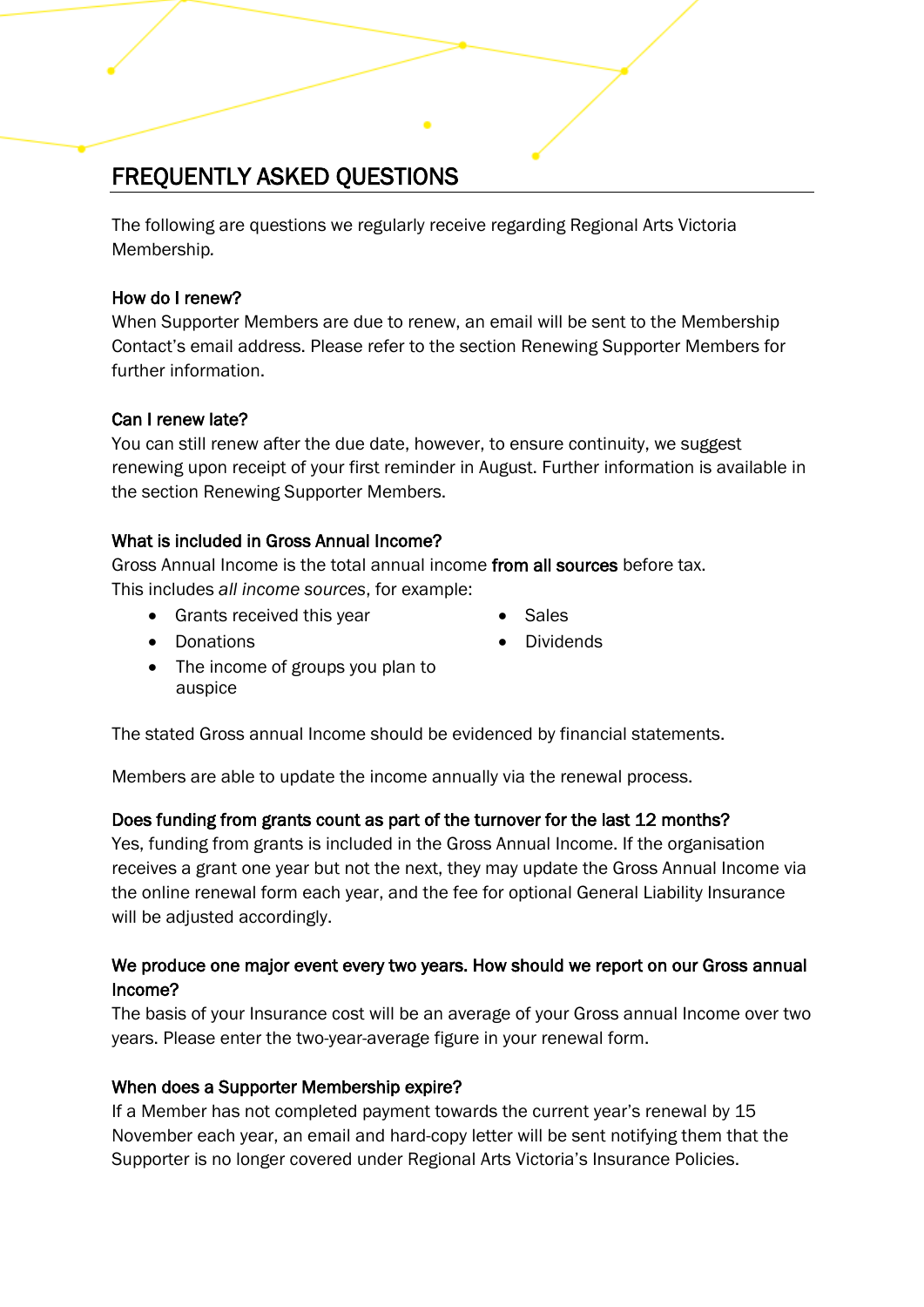Regional Arts Victoria will notify members in writing should we expect that cover under this insurance will be discontinued, or will not be renewed.

#### Where can I find my Certificate of Incorporation?

If the organisation has misplaced its original Certificate of Incorporation, the organisation may supply a PDF or printed copy of their listing on Consumer Affairs Victoria's register of incorporated associations.

- 1. Search **[Consumer Affairs Victoria's register of incorporated associations](https://www.consumer.vic.gov.au/clubs-and-fundraising/incorporated-associations/search-for-an-incorporated-association)**
- 2. Click on the name of your organisation
- 3. Either print or save the webpage as a PDF
- 4. Upload this file as supporting documentation when submitting the application

#### What counts as a not-for-profit or charitable organisation?

The Australian Charities and Not-For-Profits Commission website states that "a not-forprofit is an organisation that does not operate for the profit, personal gain or other benefit of particular people (for example, its members, the people who run it or their friends or relatives). The definition of not-for-profit applies both while the organisation is operating and if it 'winds up' (closes down)."

More information can be found on the **ACNC website.** 

### What if the Organisation doesn't have an Annual Financial Report or Audited Financial Statements?

If the organisation is new, they may submit a budget rather than audited financial statements. The budget should list all projected income and expenditure for the current or upcoming financial year. We recommend that organisations make estimates to the best of their ability. There are many Excel budgeting templates available online to use as a starting point.

Some organisations are not required to obtain Audited Financial Statements. In this case, please provide your Annual Financial Report or Profit and Loss Statement.

#### What should be included in the budget if the organisation is new?

Please provide a thorough budget. Consider all the likely income sources and expense items and list them as budget lines. For example, in the income section you would make estimates for income from grants, fundraising/donations, ticket sales, etc., with a gross income amount at the bottom. In the expenses section, you would get quotes for and/or estimate venue hire, any costs associated with events, any payments to be made to contractors/employees, insurance, etc., with a total expense amount at the bottom.

#### How do we know if our organisation needs insurance?

Each organisation's needs are varied, however, some venues/premises/councils require certain types and levels of insurance for organisations using their premises. We advise that applicants who are uncertain of their insurance needs speak to our insurance broker and clarify their insurance requirements with any external parties.